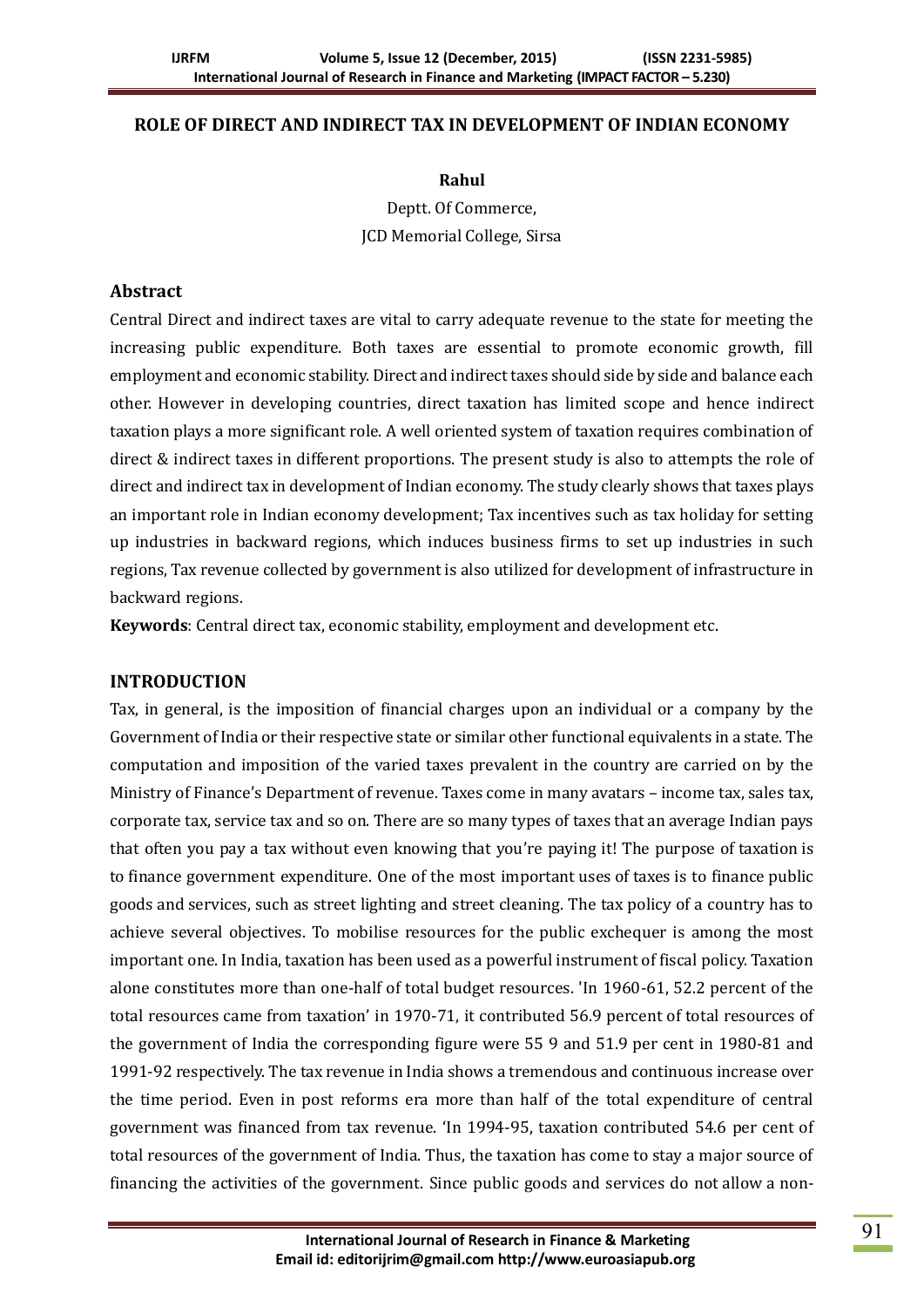payer to be excluded, or allow exclusion by a consumer, there cannot be a market in the good or service, and so they need to be provided by the government or a quasi-government agency, which tend to finance themselves largely through taxes. Taxes in India are levied by the Central Government and the state governments. Some minor taxes are also levied by the local authorities such as the Municipality. Broadly, there are two types of taxes that the Indian government levies on its citizens – direct tax and indirect tax.

# **DIRECT TAXES**

Direct taxes are those which are paid **directly to the government by the taxpayer.** These taxes are not paid deducted and paid on behalf of the taxpayer. It's imposed on the people and organizations directly by the government. This tax liability has to be paid by the taxpayer in question and cannot be transferred to any other entity for payment. Key examples of direct taxes are Income tax, Wealth tax and Corporation tax.

## **1. [Income Tax](https://www.bankbazaar.com/income-tax.html)**

Income tax is the most common and most important tax that an Indian must pay. It is charged directly on the income of a person. The rate at which it is charged varies, depending on the level of income. It's charged to individuals, co-operative societies, firms, companies, Hindu Undivided Families (HUFs), trusts and any artificial judicial person. Income tax is charged on an income known as "taxable income", which is:

## **Taxable income = (total income) – (applicable deductions and exemptions).**

The different heads of income under which income tax is chargeable are:

- a. Income from house and property.
- b. Income from business or profession.
- c. Income from salaries.
- d. Income in the form of capital gains.
- e. Income from other sources.

It is levied differently for different people depending on their residential status.

## **2. [Corporate Tax](https://www.bankbazaar.com/tax/corporate-tax.html)**

Levied on companies who exist as separate entities from their shareholders. Foreign companies are taxed on income that arises, or is deemed to arise, in India. It is charged on royalties, interest, gains from sale of capital assets located in India, fees for technical services and dividends. Includes Minimum Alternative Tax (MAT) which was introduced to bring Zero Tax companies under the income tax net, whose accounts were made in accordance with the Companies Act. Includes Dividend Distribution Tax (DDT) which is a tax levied on any amount declared, distributed or paid as dividend by any domestic company. International companies are exempt from this tax. Includes Securities Transaction Tax (STT) which is a tax levied on taxable securities transactions. There is not surcharge applicable on this.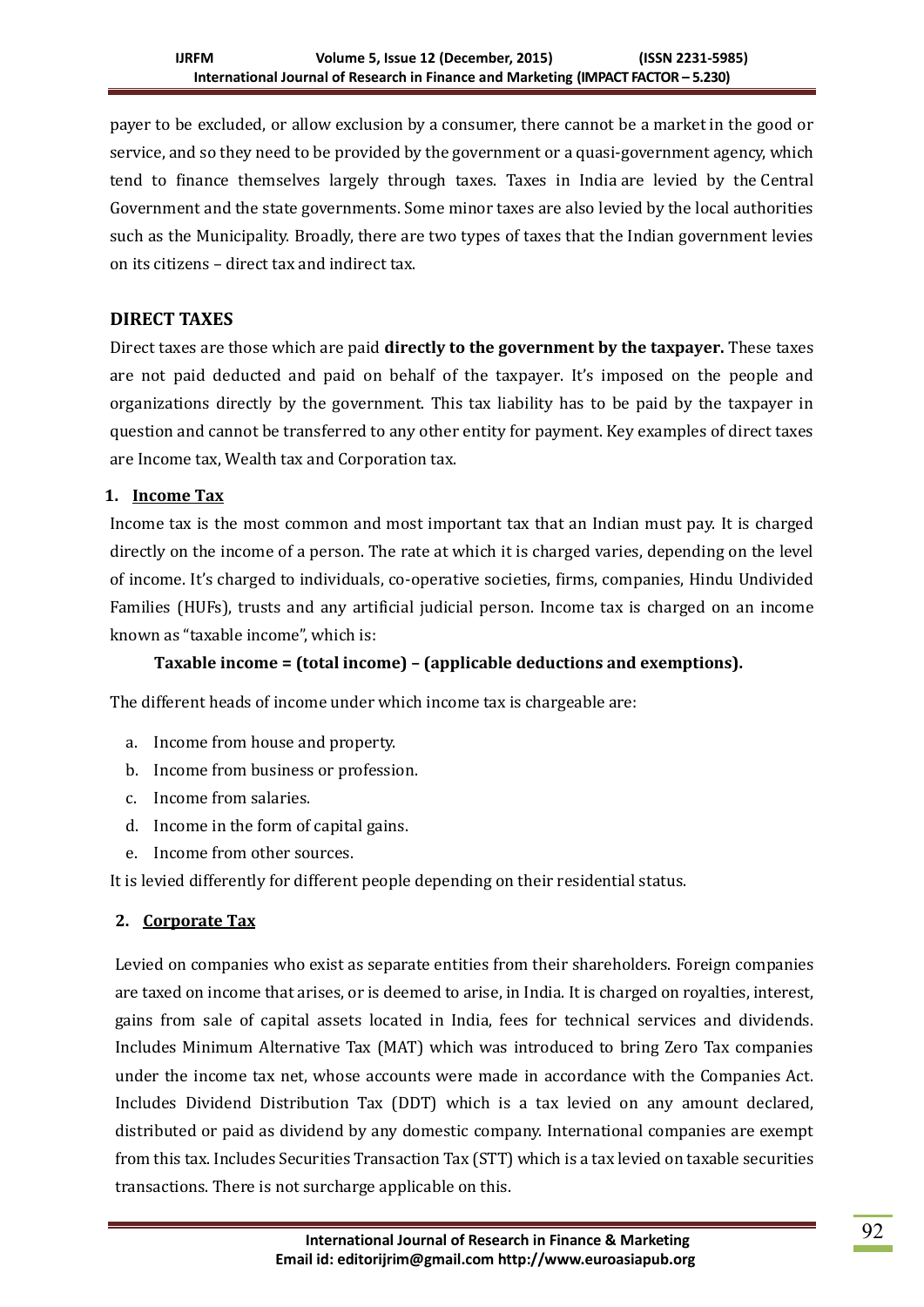# **3. Wealth Tax**

Wealth tax is charged on the benefits derived from property ownership. The same property will be taxed every year on its current market value. Wealth tax is charged whether the property in earning an income or not. The tax is levied on the individuals, HUFs, and companies alike. Chargeability depends on residential status. The following will not be taxed as they are "working assets":

- a. Assets held as stock in trade.
- b. Property held as a commercial complex.
- c. Gold deposit bonds.
- d. House property held for business or profession.
- e. House property let out over 300 days in a year.

Direct taxation in India is overseen by the Central Board of Direct Taxes or the CBDT, which was formed as a result of the Central Board of Revenue Act, 1924. The CBDT is a part of the Department of Revenue in the Ministry of Finance and is responsible for the administration of the direct tax laws. It also provides inputs and suggestions for policy and planning of the direct taxes in India. The CBDT is the hub and nexus of all direct taxation policy and enforcement. It is headed by a CBDT Chairman, and comprises of six members who are also Special Secretary to the Government of India.

# **INDIRECT TAXES**

An indirect tax is a tax collected by an intermediary from the person who bears the ultimate economic burden of the tax. It can be shifted by the taxpayer to someone else. An indirect tax may increase the price of a good so that consumers are actually paying the tax by paying more for the products.

## **Some important Indirect taxes imposed in India are as under**

- **1. Customs Duty:** Customs Duty is a tariff or tax imposed on goods when transported across international borders. The purpose of it is to protect the country's economy, jobs by controlling the flow of goods, especially the restrictive and prohibited goods, in and out of the country. Hence, simply put, it is the tax imposed on imports and exports of goods.
- 2. **Central Excise Duty:** It is the tax which is charged on excisable goods that are manufactured in India and are for domestic consumption. It is mandatory to pay Central Excise duty on the goods manufactured, unless if they are exempted.
- 3. **Service Tax:** The Service Tax is levied on the gross or aggregate amount charged by the service provider on the receiver.
- 4. **Sales Tax:** Sales Tax in India is a form of tax that is imposed by the Government on the sale or purchase of a particular commodity within the country. Sales Tax is imposed under both,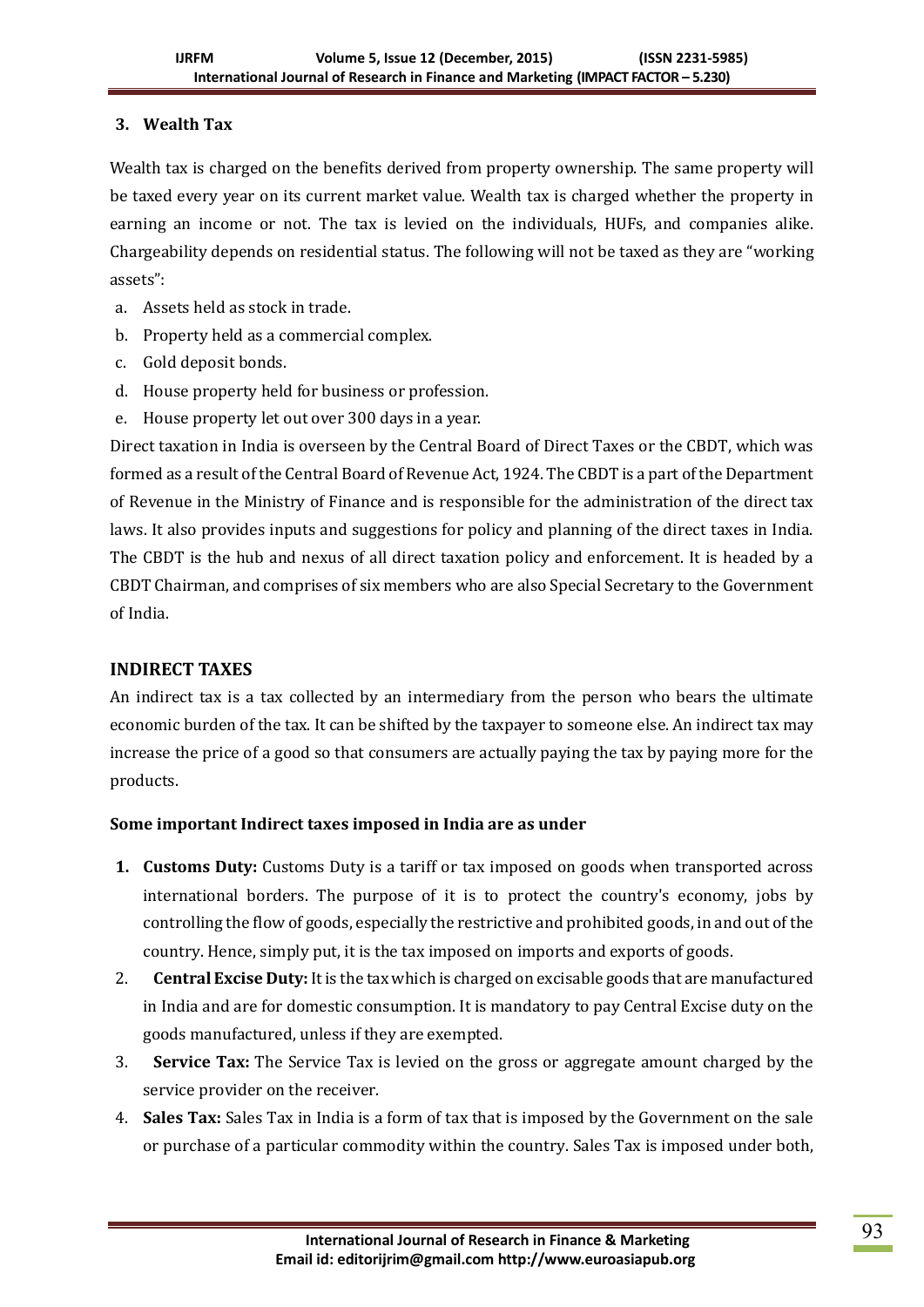Central and State Government Legislation. Generally, each state follows its own Sales Tax Act and levies tax at various rates.

- 5. **Value Added Tax (VAT):** It is a tax on the estimated market value added to a product or material at each stage of its manufacture or distribution, ultimately which is passed on to the consumer. It is a multi-point levy on each of the entities in the supply chain.
- 6. **Securities Transaction Tax (STT):** STT is a tax levied on all transactions done on the stock exchanges. STT is applicable on purchase or sale of equity shares, derivatives and equity oriented mutual funds. A person becomes investor after payment of STT at the time of selling securities (shares). Selling the shares after a period of 12 months comes under long term capital gains and one need not have to pay any tax on that gain. In the case of selling the shares before 12 months, one has to pay short term capital gains @10% flat on the gain.

A part from the above mentioned indirect taxes, there are several other indirect taxes in India like entertainment tax, Luxury tax, Octroi and Stamp duty.

| Year    | Total Direct Tax | % of Direct Tax | Total Indirect | % of Indirect | Total<br>tax   |
|---------|------------------|-----------------|----------------|---------------|----------------|
|         | Revenue          | to total        | Tax Revenue    | Tax to total  | collection     |
|         | (INR billions)   |                 | (INR billions) |               | (INR billions) |
| 1991-92 | 152.07           | 22.57           | 521.54         | 77.43         | 673.61         |
| 1992-93 | 181.31           | 24.29           | 565.05         | 75.71         | 746.36         |
| 1993-94 | 202.98           | 26.8            | 554.45         | 73.2          | 757.43         |
| 1994-95 | 269.66           | 29.22           | 653.28         | 70.78         | 922.94         |
| 1995-96 | 335.63           | 30.18           | 776.61         | 69.82         | 1112.2         |
| 1996-97 | 388.91           | 30.2            | 898.71         | 69.8          | 1287.6         |
| 1997-98 | 482.74           | 34.67           | 909.71         | 65.33         | 1392.2         |
| 1998-99 | 465.91           | 32.4            | 971.97         | 67.6          | 1437.9         |
| 1999-00 | 579.58           | 33.75           | 1137.9         | 66.25         | 1717.5         |
| 2000-01 | 683.06           | 36.27           | 1200.4         | 63.73         | 1883.5         |
| 2001-02 | 691.97           | 37.13           | 1171.8         | 62.87         | 1863.7         |
| 2002-03 | 830.85           | 38.7            | 1315.8         | 61.3          | 2146.7         |
| 2003-04 | 1050.9           | 41.58           | 1476.6         | 58.42         | 2527.5         |
| 2004-05 | 1328.5           | 43.79           | 1705.5         | 56.21         | 3033.9         |
| 2005-06 | 1652.5           | 45.32           | 1994           | 54.68         | 3646.5         |
| 2006-07 | 2302.5           | 48.83           | 2412.6         | 51.17         | 4715.1         |
| 2007-08 | 3122.4           | 52.8            | 2791           | 47.2          | 5913.5         |
| 2008-09 | 3338.5           | 55.32           | 2696.5         | 44.68         | 6035           |
| 2009-10 | 37775            | 60.75           | 2438.8         | 39.25         | 6213.7         |
| 2010-11 | 4459.9           | 56.51           | 3431.8         | 43.49         | 7891.7         |
| 2011-12 | 5006.5           | 55.77           | 3970.2         | 44.23         | 8976.7         |
| 2012-13 | 5702.57          | 53.15           | 5027.34        | 46.85         | 10729.99       |

**Table 1: Composition of Central Direct and Indirect Taxes**

**Source**: Various Issues of Statistical handbook on Indian Economy and Reserve Bank of India.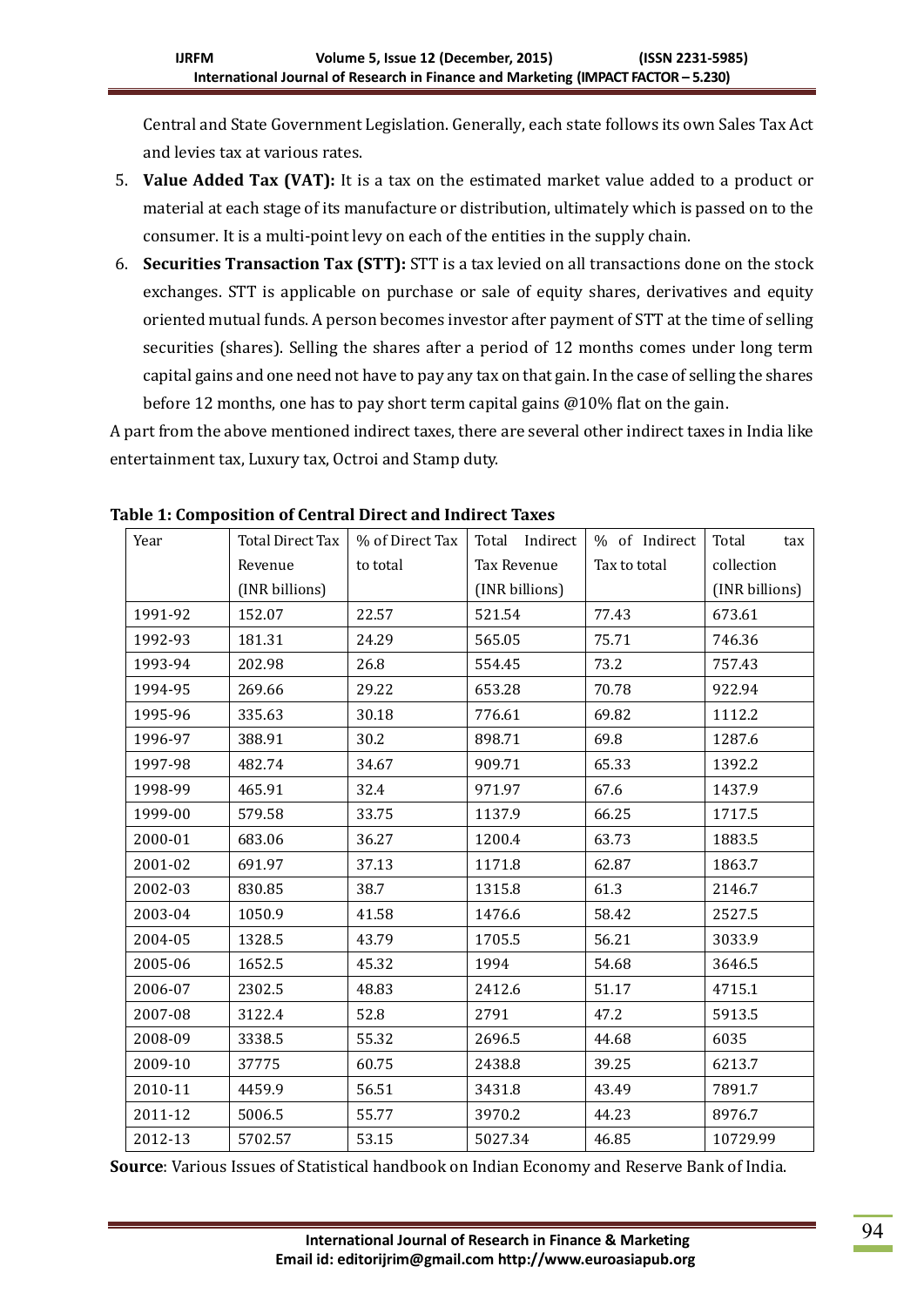

**Figure 1: Trend Lines of Direct and Indirect taxes**

Table 1 depicts that central direct tax revenue has been increasing from 1991-92 to 2009-10 i.e., 22.57 per cent to 60.75 per cent except 1998-99 when it has decreased to 32.40 per cent from 34.67 per cent. It starts decreasing continue after 2009-10 to 2012-13.On the other hand, central indirect tax revenue has been decreasing year by year from 1991-92 to 2009-10 i.e., 77.43 per cent to 39.25 per cent except 1998-99 when it has increased from 65.33 to 67.60 and then starts continue increasing after 2009-10 to 2012-13 . In other words, the revenue contribution of central indirect tax has remained higher in previous years as compared to central direct tax revenue but now the situation has changed. Now the proportion of central direct tax revenue is higher than central indirect tax to total central tax revenue. The contribution of central direct tax has been calculated 53.15 per cent to total whereas it has been 46.85 per cent in case of central indirect tax revenue.

## **IMPORTANCE OF CENTRAL DIRECT AND INDIRECT TAXES IN INDIAN ECONOMY**

One of the essential characteristics of our tax rising policy is 'the ability to pay'. Indirect taxes are to be borne by the consumers of goods and services irrespective of their financial ability. On the other hand the direct taxes are lesser burden than the indirect taxes to the common people as they are payable on income or profits rather than on goods or services. The indirect tax is also called regressive tax as the demand for products and services decreases proportionately as the amount of taxes increases. Excessive reliance on indirect taxes increases the rich and poor disparity. Direct taxes facilitate in more equitable distribution of income and wealth. Sometimes indirect taxes can facilitate equitable distribution by levying them on luxuries and exempting them on necessaries. Both direct and indirect taxes are alternative methods of achieving any particular redistribution of income and wealth. The other main aspect of taxation is 'proper administration'. The administrative cost of collecting direct taxes is more than that of indirect taxes. Indirect taxes are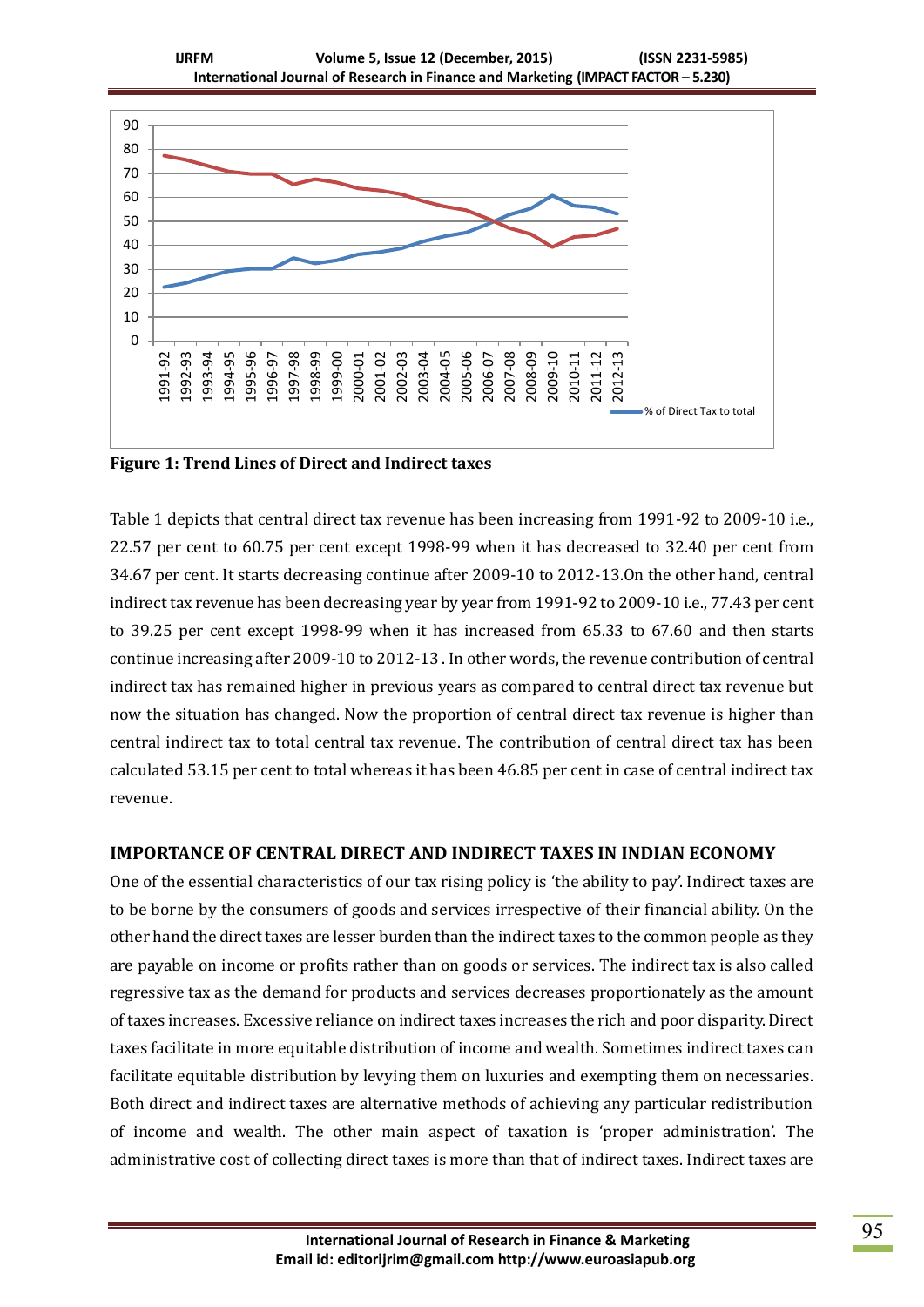simple and its cost of collection is stable over a period. From point of view of efficiency and productivity, indirect taxes are better. Indirect taxes are wrapped up in prices and hence they cannot be easily evaded. They are more productive as their cost of collection is the least. However, improper administration of direct taxes leads to tax avoidance and tax evasion which is a loss to the exchequer and widens the gap between rich and poor.

## **ROLE OF DIRECT AND INDIRECT TAXES IN DEVELOPMENT OF ECONOMY**

The role of taxation in developing economies is stated as follows:

#### **1. Resource Mobilisation**

Taxation enables the government to mobilise a substantial amount of revenue. The tax revenue is generated by imposing: Direct Taxes such as personal income tax, corporate tax, etc., Indirect Taxes such as customs duty, excise duty, etc.

## **2. Reduction in Inequalities of Income**

Taxation follows the principle of equity. The direct taxes are progressive in nature. Also certain indirect taxes, such as taxes on luxury goods are also progressive in nature. This means the rich class has to bear the higher incidence of taxes, whereas, the lower income group is either exempted from tax (direct taxes) or has to pay lower rate of duty (indirect taxes) on goods consumed by the masses. Thus, taxation helps to reduce inequalities of income and wealth.

#### **3. Social Welfare**

Taxation generates social welfare. The social welfare is generated due to certain undesirable products like alcoholic products, tobacco products and such other products are heavily taxed, which restricts their consumption, which in turn facilitates social welfare.

A part of the tax revenue is utilised for social development activities, such as health, education and family welfare, which also improve social welfare as well as social order in the society.

#### **4. Foreign exchange**

Taxation encourages exports and restricts imports. Generally, developing countries and even the developed countries do not impose taxes on export items. For instance, in India, exports are exempted from excise duty, VAT, customs duty and other duties.

However, there is customs duty on imported goods. Therefore, taxation helps to: Earn foreign exchange through the promotion of exports.

## **5. Regional Development**

Taxation plays an important role in regional development; Tax incentives such as tax holiday for setting up industries in backward regions, which induces business firms to set up industries in such regions, Tax revenue collected by government is also utilised for development of infrastructure in backward regions.

# **6. Control of Inflation**

Taxation can be used as a tool of controlling inflation. Through taxation, the Government can control inflation as follows:-